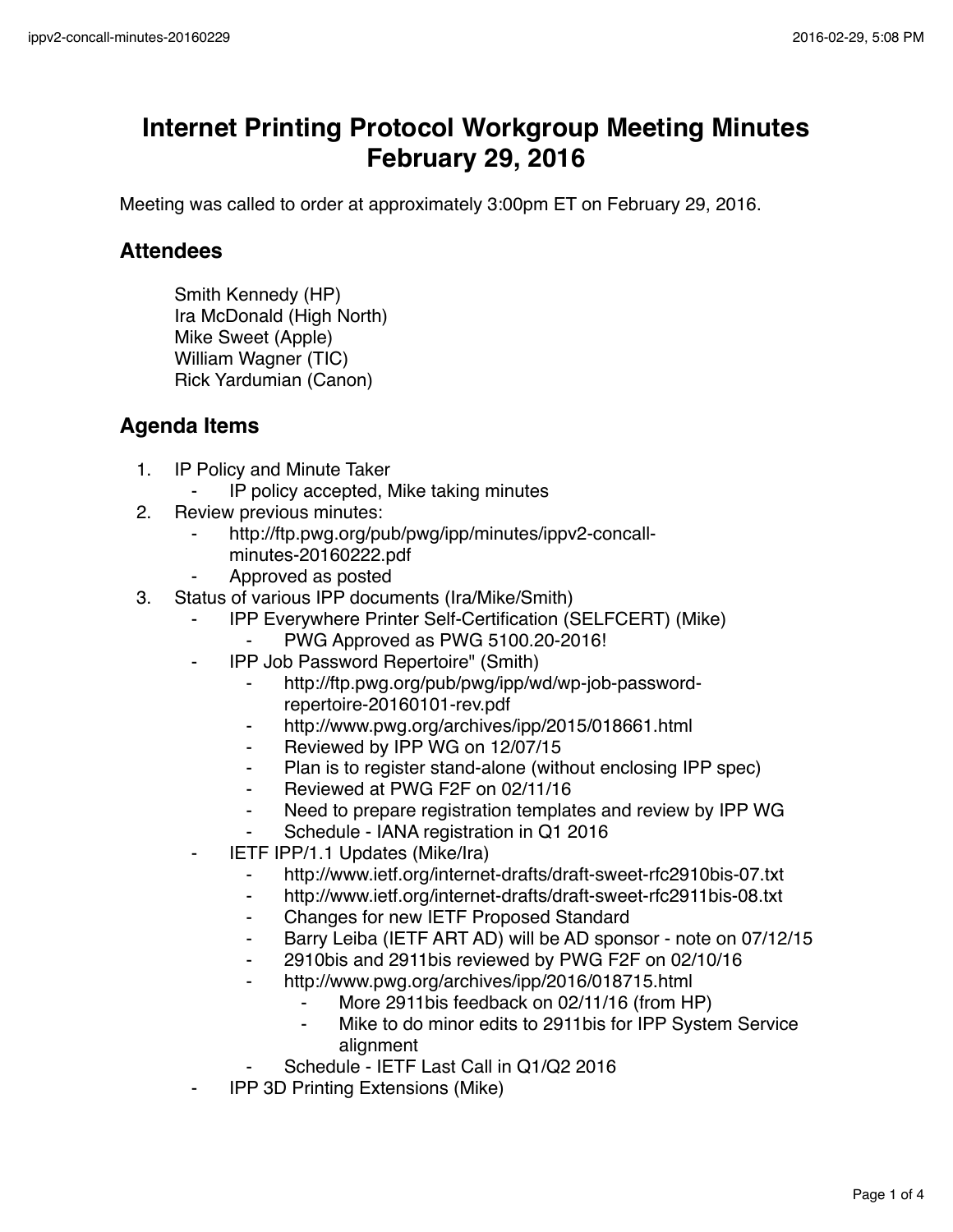- ⁃ http://ftp.pwg.org/pub/pwg/ipp/wd/wd-ipp3d10-20160217-rev.pdf
- ⁃ Interim draft as IPP project spec on 01/28/16
- Reviewed by PWG F2F on 02/11/16 stopped at section 5
- ⁃ Not reviewed by IPP WG (3D session) on 02/22/16
- Schedule IPP WG review on 03/07/16
- ⁃ IPP 3D at Drupa (Paul, Anne)
	- http://www.drupa.com/
	- ⁃ Dusseldorf, Germany on 05/31/16 to 06/10/16
	- ⁃ 3D Fab & Print group offered PWG to have a sub-booth and give talks
	- Paul / PWG to present PWG 3D Printing story at 2:30pm on 06/03 and 06/06
	- Paul and Anne Price (PR Works) met last week to discuss details
- 4. Finishings 2.1 (Smith/Mike)
	- Discussion of adding "feed-orientation" to "finishings-col"
		- http://www.pwg.org/pipermail/ipp/2016/018726.html
		- ⁃ Tabling discussion until Smith can provide visuals
		- Is this just information for the Client or something for the Job Ticket?
			- Maybe media-source as the information for the client?
		- Need to make it clear what the expectation is best effort vs. fidelity since the original finishings definitions do not address long-edge vs. short-edge issues on the position of staples, etc.
	- Schedule Smith to post interim draft of 2.1
- 5. Registrations:
	- **Job Password Repertoire:** 
		- ⁃ http://www.pwg.org/pipermail/ipp/2016/018728.html
		- ⁃ Approved as posted
		- Action: Mike to post response to Job Password Repertoire containing definitions of attributes and deprecation from the white paper
	- Media Sizes:
		- http://www.pwg.org/pipermail/ipp/2016/018729.html
		- ⁃ Approved as posted
- 6. Review of IPP System Service (Ira/Mike)
	- http://ftp.pwg.org/pub/pwg/ipp/wd/wd-ippsystem10-20160228-rev.pdf
	- ⁃ Interim draft
	- Reviewed by PWG F2F on 02/10/16 stopped at section 7.3.13
	- Ira to add collection members in sections 7.2 and 7.3 (and later?)
	- ⁃ Schedule Prototype draft in Q1/Q2 2016
	- ⁃ Action: Mike to post updated WD template with boilerplate "operating system providers" fixed
	- Section 2.3:
		- Add references to RFC 3995/3996/Resource Spec as appropriate
	- ⁃ Section 3.2.5:
		- Change example to use IPv4 address (look up the example local network IP address conventions used by the IETF, 10.1.2..3? or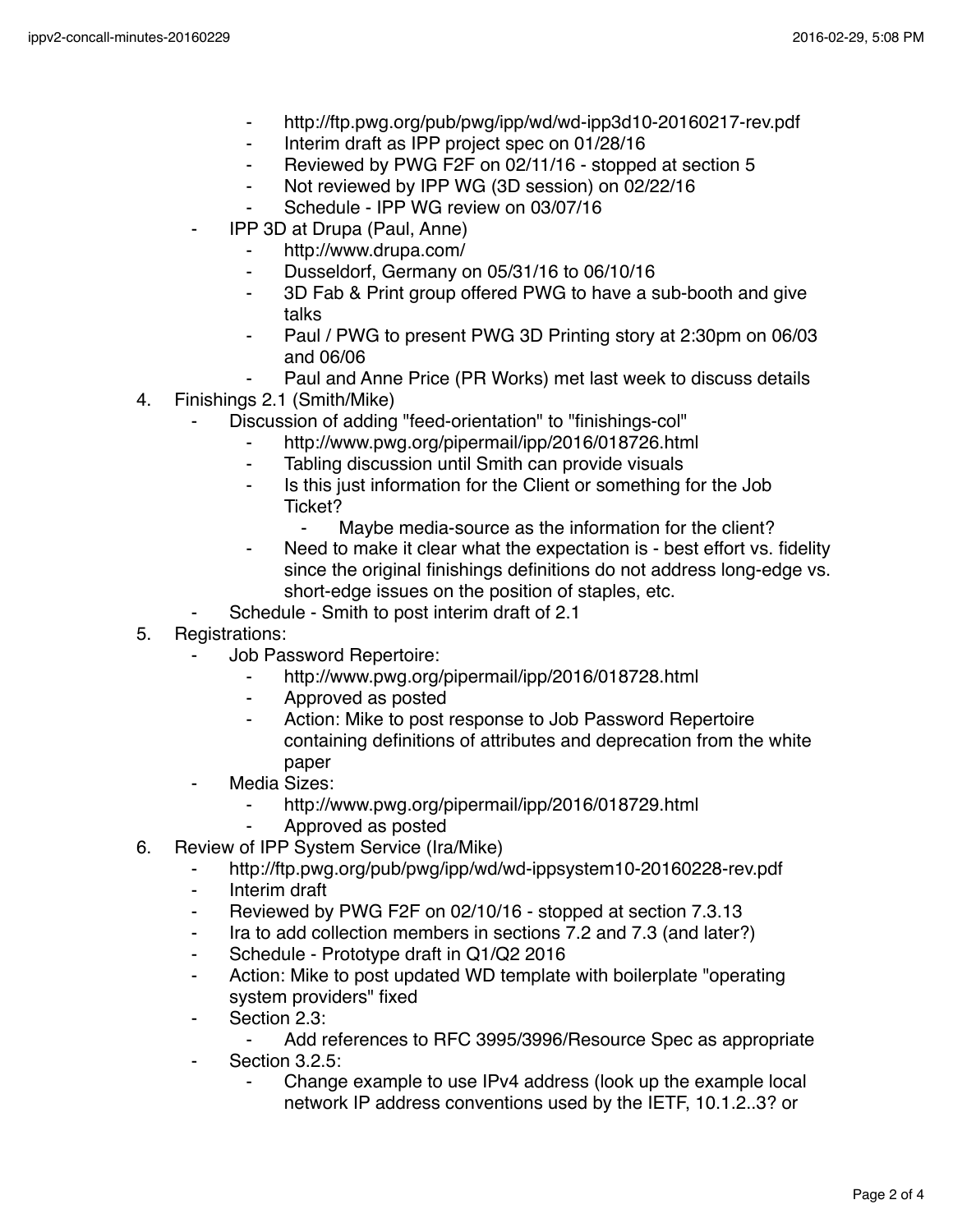- something like that)
- Line 525: "to find" or "to retrieve" instead of "and read"
- Section 7.2:
	- Add mention of Set-System-Attributes operation and "systemsettable-attributes-supported (1setOf type2 keyword)" attribute (a la RFC 3380)
- Section 7.2.5 (natural-language-supported):
	- Rename to "generated-natural-language-supported"
	- Say something about it being a list of languages the System supports for generation of text and name values.
	- Maybe restore deleted text about accepting any naturalLanguage value.
- Section 7.2.10 (system-default-printer-uri):
	- Q: Do we require a default URI as long as there is at least one print service?
		- ⁃ A: Yes
		- Lines 1690-1692: "When the System has no configured Print Services, it MUST return the 'no-value' out-of-band value defined in [RFC2911]."
		- ⁃ Add something about setting the default value on creation of the first Print service (maybe in the Create-Printer operation description)
	- ⁃ "This REQUIRED System attribute identifies the Printer URI of the default Print Service ..."
- ⁃ System 7.2.12 (system-geo-location)
	- Line 1778: defined in [RFC2911]
	- ⁃ Line 1780: Delete fragment
- Global: Check all "out-of-band defined in [RFC2910]" (should be RFC2911)
- Sections 7.2.18, 7.2.19:
	- Missing close brace on reference to PWG 5108.01
- Section 7.3:
	- Reword intro slightly: "All of the System Status attributes are READ-ONLY and cannot be changed directly by the Set-System-Attributes operation."
		- Make sure similar changes are done in other xxx Status sections.
	- Update "system-config-change-time/date-time" description to say something about the value being set to the current up-time/datetime when any System Description attribute changes.
- ⁃ Section 7.3.6: Rename to "power-state-capabilities"
	- Also update in section 5
- Section 7.3.7: Rename to "power-state-transition"
	- ⁃ Also update in section 5
- ⁃ Section 7.3.8: Discuss that each Set-System-Attributes request will bump the count (if something changes of course)
- ⁃ Section 7.3.x: Add "system-config-change-date-time", "system-config-